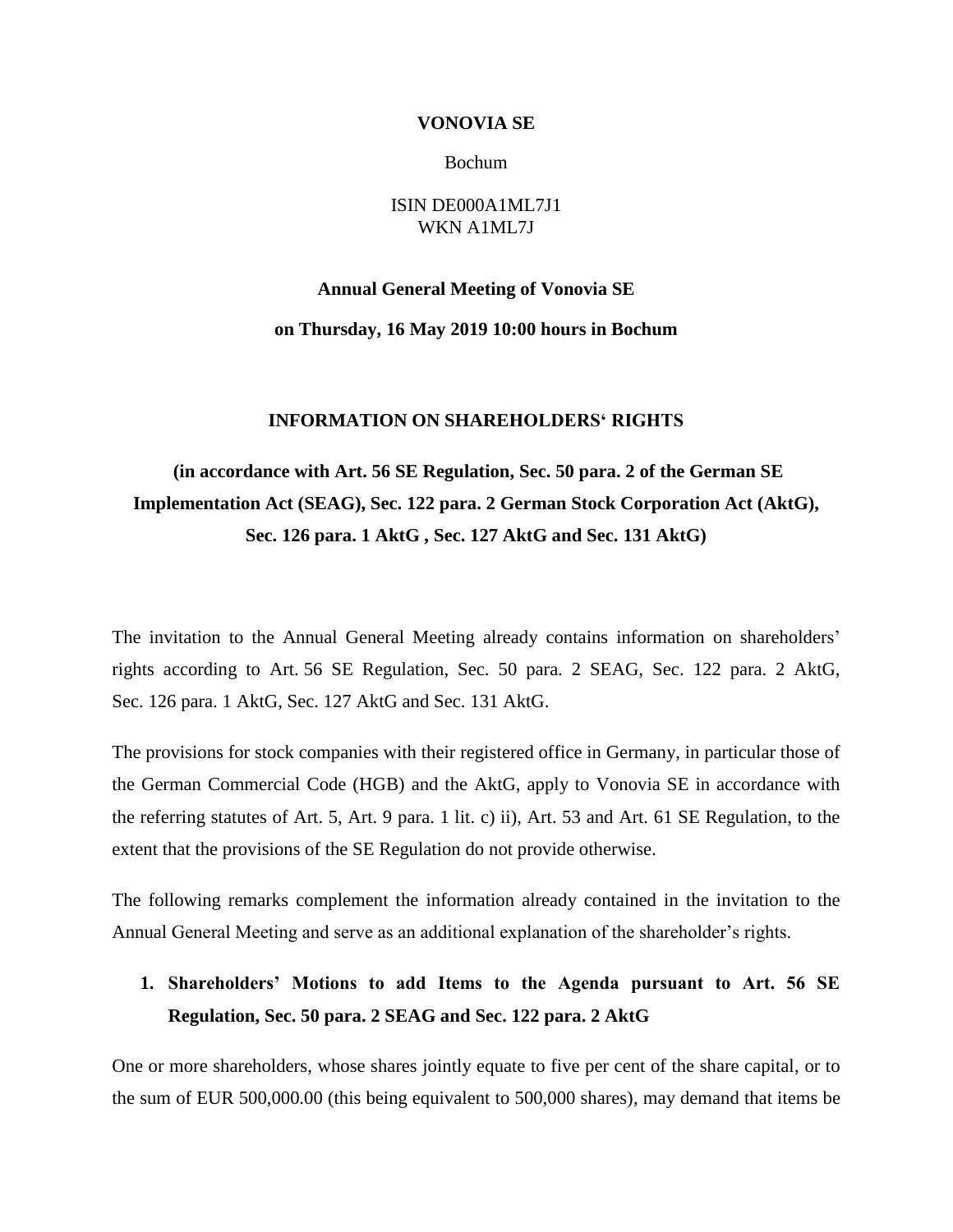added to the agenda and be made public. This quorum is required for requests to add items to the agenda made by shareholders of a European company, (SE) pursuant to Art. 56 SE Regulation in conjunction with Sec. 50 para. 2 SEAG; Sec. 50 para. 2 SEAG corresponds with the rules stipulated in Sec. 122 para. 2 para 1 AktG.

Each new item must be accompanied by a justification or a proposed resolution.

The requests to add items to the agenda must be addressed to the Management Board in writing (Sec. 126 BGB) or in electronic form (§ 126a BGB) and must be received by the Company at least 30 days in advance of the meeting. The deadline for the receipt of such requests is therefore, **24:00 hours on Monday, 15 April 2019**. Requests received subsequently will not be considered.

We ask that any requests to add items to the agenda be submitted to the following address:

Vonovia SE - Management Board - Universitätsstraße 133 44803 Bochum

If you use the electronic form (§ 126a BGB), please send a possible supplementary request to:

email address: hauptversammlung@vonovia.de

Additions to the agenda, which are to be published, shall be published in the Federal Gazette (*Bundesanzeiger*) immediately after receipt. They shall also be published on the Company's website at https://investors.vonovia.de/agm and the shareholders shall be notified of them, in accordance with Sec. 125 para. 1 sent. 3 and para. 2 AktG.

# **2. Shareholders' Countermotions and Appointment Proposals pursuant to Sec. 126 and Sec. 127 AktG**

Every shareholder has the right to file a countermotion in the Annual General Meeting in relation to specific items on the agenda, to contest proposals made by the Management Board and/or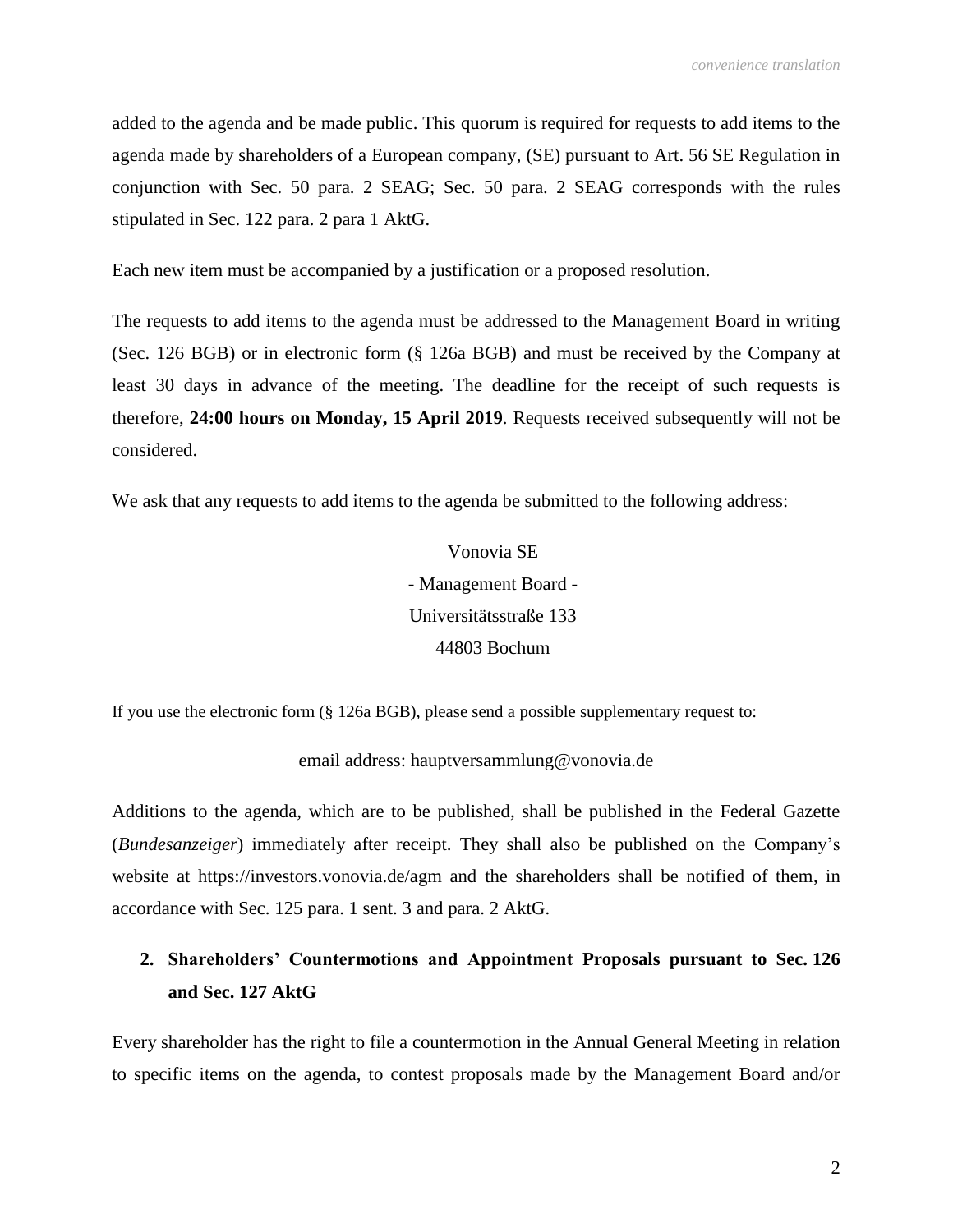Supervisory Board. Countermotions, appointment proposals, and other inquiries from shareholders to the Annual General Meeting must be submitted to the following address only:

> Vonovia SE - Legal Department - Universitätsstraße 133 44803 Bochum fax number: +49 (0) 234 314 2944 email address: hauptversammlung@vonovia.de

Countermotions and appointment proposals sent to any other address do not have to be published.

A countermotion and the statement of its grounds does not need be published,

- 1. insofar as the Management Board would become criminally liable through publication,
- 2. if the countermotion would result in a resolution by the Annual General Meeting, which would be illegal or would violate the articles of association,
- 3. if the justification contains statements which are obviously false or misleading in material respects, or which are libelous,
- 4. if a countermotion of such a shareholder based on the same facts has already been published with respect to a General Meeting of the Company pursuant to Sec. 125 AktG,
- 5. if the same countermotion, brought by a shareholder and based on essentially identical grounds, has already been published pursuant to Sec. 125 AktG, in at least two General Meetings of the Company within the past five years and fewer than one-twentieth of the share capital represented had voted in favour of this countermotion at the General Meeting,
- 6. if the shareholder indicates that he/she will neither attend nor be represented at the Annual General Meeting, or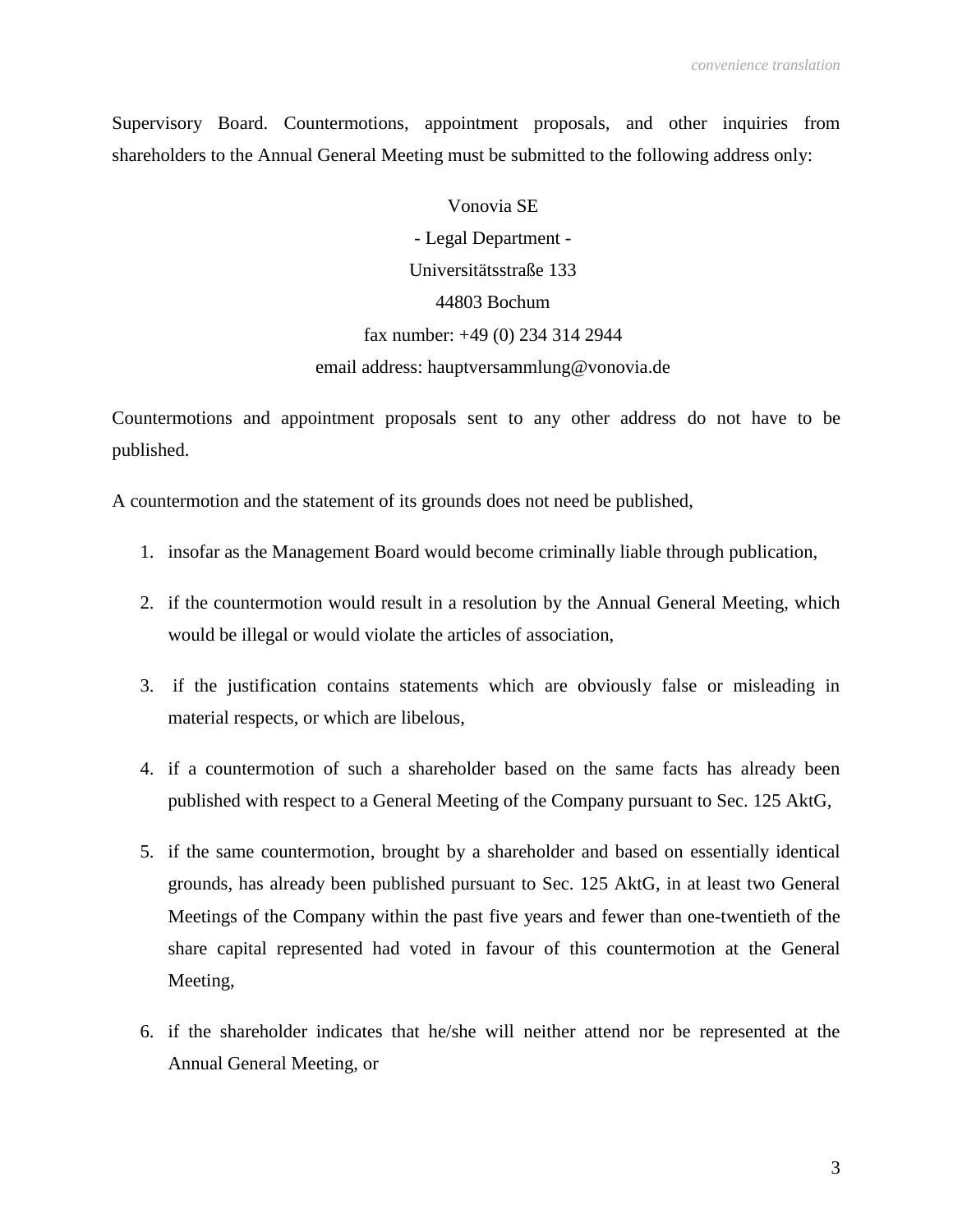7. if, within the past two years at two General Meetings, the shareholder has failed to make a countermotion communicated by him, or instructed one to be made on his behalf,.

The same applies *mutatis mutandis* to the publication of appointment proposals. Additionally, the Management Board does not need to publish appointment proposals for the election of auditors, if such proposals do not include the name, the profession, and the place of residence of the individual being put forward, in case of legal persons, the name of the company and corporate seat. Appointment proposals may, but do not have to, be justified.

The justification for countermotions and appointment proposals do not have be published if they are longer than 5,000 characters in total. If several shareholders file countermotions with respect to the same resolution item, or make the same appointment proposal, the Management Board may combine such countermotions or appointment proposals and the respective justifications (if any).

Countermotions and appointment proposals by shareholders to be published, including the name of the shareholder as well as justification to be published, and any statement of the management, will be published on the Company's website immediately upon receipt at https://investors.vonovia.de/agm. All countermotions and appointment proposals pertaining to items on this agenda, received at the above address by **24:00 hours on Wednesday, 1 May 2019**, will be duly considered.

Countermotions become effective only, if they are put forward during the Annual General Meeting. The right of each shareholder to put forward countermotions regarding the various items on the agenda during the Annual General Meeting, without previously submitting them to the Company in due time, remains unaffected.

### **3. Right to Information pursuant to Sec. 131 AktG**

Upon request, the Management Board must provide each shareholder with information regarding the Company's affairs at the Annual General Meeting, insofar as such information is necessary for the proper assessment of an item of the agenda. This obligation to provide information applies equally to the Company's legal and business relations with an affiliated company. The duty of the Management Board of a parent company (Sec. 290 para. 1 and 2 HGB) to provide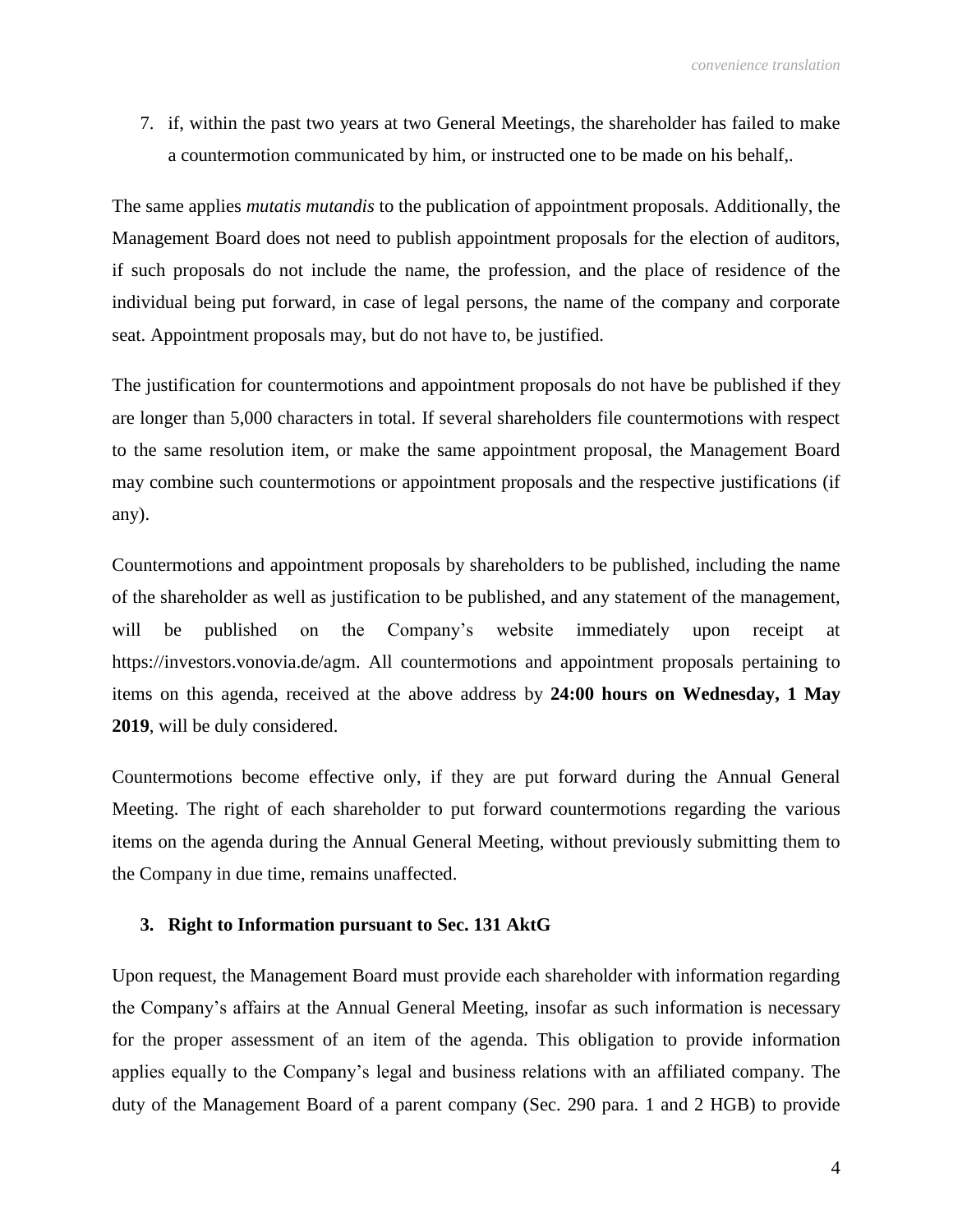information at the Annual General Meeting, to which the consolidated financial statements and the consolidated management report are presented also includes the situation of the company group and the companies included in the consolidated financial statements.

The Managing Board may refuse to provide information,

- 1. to the extent that providing such information is, according to sound business judgment, likely to cause material damage to the Company or an affiliated company;
- 2. to the extent that such information relates to tax valuations or the amount of certain taxes;
- 3. with regard to the difference between the value at which items are shown in the annual balance sheet and the higher market value of such items, unless the Annual General Meeting is to approve the annual financial statements;
- 4. with regard to the methods of classification and valuation, if disclosure of such methods in the notes suffices to provide a clear view of the actual condition of the Company's assets, financial position and profitability within the meaning of Sec. 264 para. 2 HGB; the foregoing shall not apply if the Annual General Meeting is to approve the annual financial statements;
- 5. if provision thereof would render the Management Board criminally liable; or
- 6. if the information is continuously available on the Company's website seven or more days prior to the Annual General Meeting as well as during the Annual General Meeting.

The provision of information may not be denied for other reasons.

If information has been provided to a shareholder outside the Annual General Meeting by reason of his status as a shareholder, such information shall, upon request, be provided to any other shareholder at the Annual General Meeting, even if such information is not necessary to permit a proper evaluation of the item on the agenda. In this case, the Management Board may not deny the information in accordance with the foregoing points 1 through 4. A shareholder who has been denied information may request that his question and the reason for which the information was denied be recorded in the minutes of meeting.